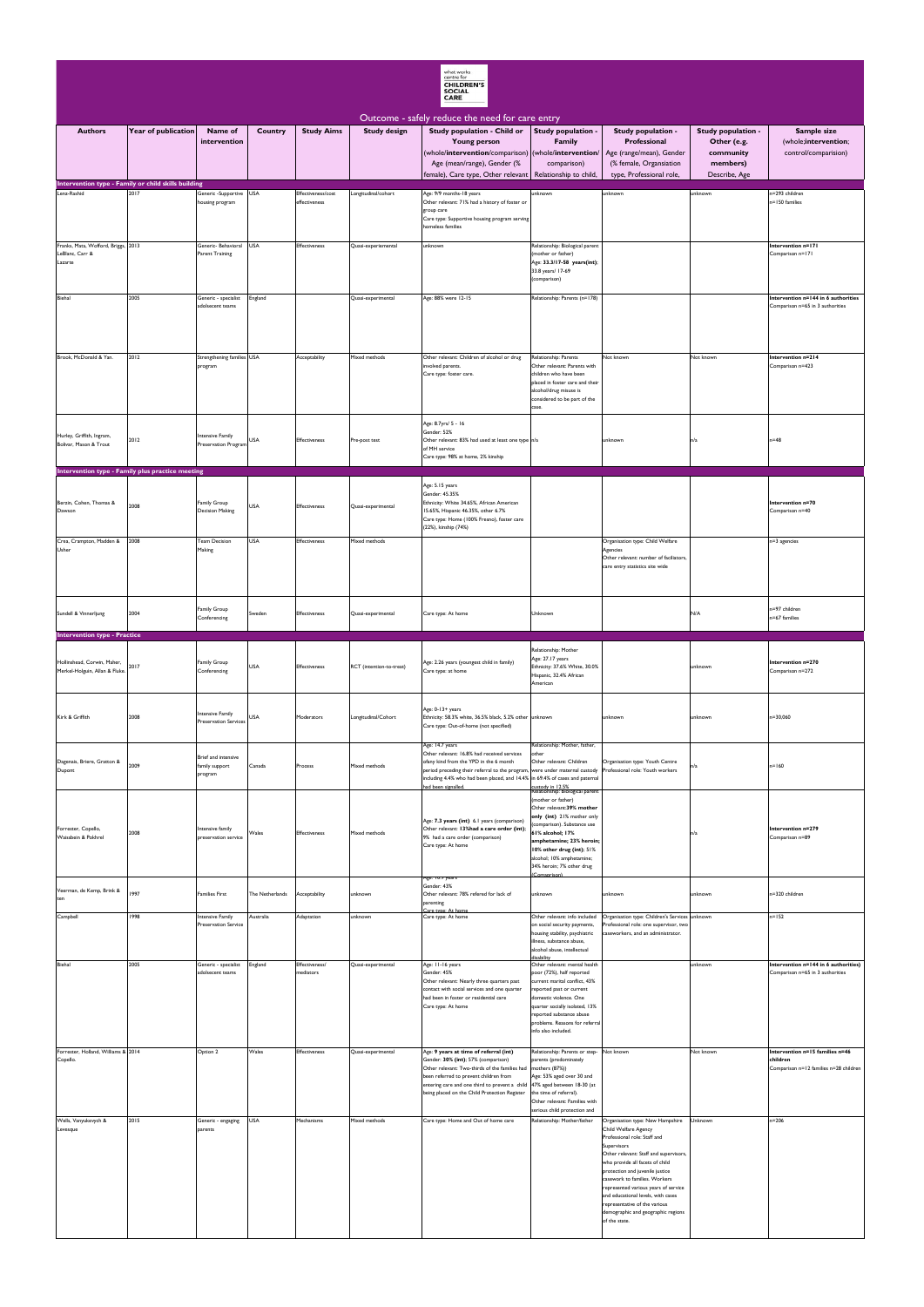| Barlow, Davis, McIntosh,<br>Jarrett, Mockford & Stewart-<br>Brown       | 2007 | ntensive home<br>visiting/Family<br>Partnership Model | <b>UK</b>  | Effectiveness/cost<br>effectiveness     | <b>RCT</b>         | Age: Newborn<br>Care type: Home<br>Other relevant: Information included on<br>disabilities, breastfeeding and hospital<br>admissions                                                                                                                                                     | Relationship: Mothers<br>Gender: 100%<br>Other relevant: Information<br>provided on ethnicity,<br>employment, education,<br>substance use, marital status<br>and mental health                                                                                                                                                                                                | Professional role: Health Visitor<br>Other relevant: health visitors were<br>trained in understanding the<br>processes of helping, skills of relating<br>to parents effectively and methods of<br>promoting parent-infant interaction<br>using the Family Partnership Model<br>Age: 44.5 years                                                                                                                                                                                                                                                                                                                                                                                      | Unknown   | Intervention=67 pregnant women<br>Comparision=64 pregnant women                                                                                                                                                                                                                             |
|-------------------------------------------------------------------------|------|-------------------------------------------------------|------------|-----------------------------------------|--------------------|------------------------------------------------------------------------------------------------------------------------------------------------------------------------------------------------------------------------------------------------------------------------------------------|-------------------------------------------------------------------------------------------------------------------------------------------------------------------------------------------------------------------------------------------------------------------------------------------------------------------------------------------------------------------------------|-------------------------------------------------------------------------------------------------------------------------------------------------------------------------------------------------------------------------------------------------------------------------------------------------------------------------------------------------------------------------------------------------------------------------------------------------------------------------------------------------------------------------------------------------------------------------------------------------------------------------------------------------------------------------------------|-----------|---------------------------------------------------------------------------------------------------------------------------------------------------------------------------------------------------------------------------------------------------------------------------------------------|
| Prinz, Sanders, Shapiro,<br>Whitaker & Lutzker                          | 2009 | Triple P                                              | <b>USA</b> | Effectiveness                           | Quasi-experimental | Age: 0 -8 years                                                                                                                                                                                                                                                                          |                                                                                                                                                                                                                                                                                                                                                                               | Gender: 91.7%<br>Organisations: Range<br>Ethnicity: 57.0% European American<br>(not Hispanic), 38.3% African<br>American, 1.3% Hispanic, and 3.4%<br>other<br>Other relevant: 81% of the providers<br>had already been engaged in<br>parentconsultation work for at least 5<br>years prior to Triple P training, and<br>59% had over 10 years of such<br>experience.                                                                                                                                                                                                                                                                                                                | unknown   | 18 counties with population sizes of<br>between 50,000 and 175,000 people<br>(mean population size for<br>intervention= 96,054; for control=<br>99,216); 649 service providers<br>participated in the Triple P training<br>programme; 8,883 and 13,560 families<br>participated in Triple P |
| Intervention type - Service integration_coordination                    |      |                                                       |            |                                         |                    |                                                                                                                                                                                                                                                                                          |                                                                                                                                                                                                                                                                                                                                                                               |                                                                                                                                                                                                                                                                                                                                                                                                                                                                                                                                                                                                                                                                                     |           |                                                                                                                                                                                                                                                                                             |
| Stout & Holleran                                                        | 2012 | System of Care                                        | <b>USA</b> | Implementation                          | Mixed methods      | Care type: Juvenile correctional out-of-home<br>placements.                                                                                                                                                                                                                              | Not known                                                                                                                                                                                                                                                                                                                                                                     | Not known                                                                                                                                                                                                                                                                                                                                                                                                                                                                                                                                                                                                                                                                           | Not known | n=14 court jurisdictions                                                                                                                                                                                                                                                                    |
| Dauber, Neighbors, Dasaro,<br>Riordan & Morgenstern                     | 2012 | Intensive case<br>management                          | <b>USA</b> | Mechanisms/Moderato Mixed methods<br>rs |                    | Age: 9.4/1-18 years                                                                                                                                                                                                                                                                      | Relationship: Female<br>caregivers; 91% mothers, 5%<br>grandmothers, 4% related or<br>unrelated caregivers.<br>Age: 36.3/18-54 years<br>Gender: 100%<br>Other relevant: DSM-IV<br>substance dependence<br>diagnosis, TANF eligible                                                                                                                                            | Not known                                                                                                                                                                                                                                                                                                                                                                                                                                                                                                                                                                                                                                                                           | Not known | n=302 mothers<br>n=888 children                                                                                                                                                                                                                                                             |
| Action for Children                                                     | 2013 | ntensive Family<br><b>Support Services</b>            | UK         | <b>Effectiveness</b>                    | mixed methods      |                                                                                                                                                                                                                                                                                          |                                                                                                                                                                                                                                                                                                                                                                               |                                                                                                                                                                                                                                                                                                                                                                                                                                                                                                                                                                                                                                                                                     |           | n=22 staff<br>n=4 partner agency reps<br>n=8 service users                                                                                                                                                                                                                                  |
| <b>Intervention type - Structure</b>                                    |      |                                                       |            |                                         |                    |                                                                                                                                                                                                                                                                                          |                                                                                                                                                                                                                                                                                                                                                                               |                                                                                                                                                                                                                                                                                                                                                                                                                                                                                                                                                                                                                                                                                     |           |                                                                                                                                                                                                                                                                                             |
| Kirk                                                                    | 2000 | ntensive family<br>preservation services              | USA        | <b>Effectiveness</b>                    | Quasi-experimental | Age: 0-13+ years<br>Gender: 50.42%<br>Care type: At home                                                                                                                                                                                                                                 | n/a                                                                                                                                                                                                                                                                                                                                                                           | n/a                                                                                                                                                                                                                                                                                                                                                                                                                                                                                                                                                                                                                                                                                 | n/a       | n=111,886                                                                                                                                                                                                                                                                                   |
| Gifford, Eldred, Vernerey &<br>Sloan                                    | 2014 | Family drug<br>reatment court                         | <b>USA</b> | <b>Effectiveness</b>                    | unknown            | Gender: 47.4% (enrolled)                                                                                                                                                                                                                                                                 | unknown                                                                                                                                                                                                                                                                                                                                                                       | unknown                                                                                                                                                                                                                                                                                                                                                                                                                                                                                                                                                                                                                                                                             | unknown   |                                                                                                                                                                                                                                                                                             |
| Holden, O'Connell, Liao,<br>Krivelyova, Connor, Blau &<br>Long          | 2007 | Title IV-E Waiver                                     | <b>USA</b> | Mechanisms                              | <b>RCT</b>         | Age: 12.1 /7-15 years<br>Gender: 47% female<br>Care type: 24.4% in home, 10.3% in foster<br>homes, 11.5% in shelters, 24.4% in psychiatric parental substance abuse<br>hospitals, 13.5% in residential treatment                                                                         | Other relevant: History of<br>family violence (62%), parental Agency<br>criminal conviction (61%),<br>(77%), and parental mental                                                                                                                                                                                                                                              | Organisation type: Lead Service                                                                                                                                                                                                                                                                                                                                                                                                                                                                                                                                                                                                                                                     | Unknown   | Intervention: 78 children<br>Comparison: 79 children                                                                                                                                                                                                                                        |
|                                                                         |      |                                                       |            |                                         |                    | centers, 4.5% in detention, and 4.5% in safe<br>homes.<br>Other relevant: Information included on<br>ethnicity, referral source, clinical symptoms,<br>emotional and behavioural problems, history of<br>abuse, child living arrangements, Mental health<br>services utilization         | illness (63%)                                                                                                                                                                                                                                                                                                                                                                 |                                                                                                                                                                                                                                                                                                                                                                                                                                                                                                                                                                                                                                                                                     |           |                                                                                                                                                                                                                                                                                             |
| Worcel, Furrer, Green,<br>Burrus & Finigan                              | 2008 | <b>Family Treatment</b><br>Drug Courts                | <b>USA</b> | Effectiveness/Moderat<br>lors           | Quasi-experimental |                                                                                                                                                                                                                                                                                          | Relationship: Mothers<br>$(n=1220)$<br>Gender: 100%<br>Other relevant: Previous CPS<br>referrals n=1119                                                                                                                                                                                                                                                                       |                                                                                                                                                                                                                                                                                                                                                                                                                                                                                                                                                                                                                                                                                     |           | n=2522 children<br>n=1220 mothers                                                                                                                                                                                                                                                           |
|                                                                         |      |                                                       |            |                                         |                    |                                                                                                                                                                                                                                                                                          | Previous termination of<br>parental rights n=1165<br>History of substance misuse                                                                                                                                                                                                                                                                                              |                                                                                                                                                                                                                                                                                                                                                                                                                                                                                                                                                                                                                                                                                     |           |                                                                                                                                                                                                                                                                                             |
| Intervention type - Therapeutic approach<br>Ogden and Halliday-Boykins  | 2004 |                                                       |            |                                         |                    | Age: 14.95/12-18 years                                                                                                                                                                                                                                                                   |                                                                                                                                                                                                                                                                                                                                                                               |                                                                                                                                                                                                                                                                                                                                                                                                                                                                                                                                                                                                                                                                                     | Unknown   | Intervention n=62 children and                                                                                                                                                                                                                                                              |
|                                                                         |      | Multisystemic<br>Therapy                              | Norway     | Adaption/effectiveness RCT              |                    | Gender: 37%<br>Care type: Home, foster home, hospital or<br>another institution<br>Other relevant: Youth were referred due to<br>serious antisocal behaviour. Information<br>included on behaviour, social competence,<br>satisfaction with treatment                                    | Relationship: both of their<br>parents (25%), with their<br>mother only (29%), with their<br>nother and another adult<br>(21%), or with their father<br>$(9%)$ .<br>Other relevant: Almost all<br>caregivers had a Norwegian<br>background. Information<br>included on family functioning                                                                                     | Organisation type: Intervention<br>group: Unknown. Control group:<br>Municipal and County Municipal Child<br><b>Welfare Services</b><br>Professional role: Each clinical team<br>had three therapists and a clinical<br>supervisor, and worked exclusively<br>with MST (intervention)<br>Other relevant: Intervention group:<br>The MST therapists had a<br>professional education equivalent to a<br>masters or bachelors degree in social<br>work, psychology or education and<br>some of them also have additional<br>training in family therapy. Three of<br>the four MST clinical supervisors<br>were licensed psychologists, while the<br>fourth had a degree in social work. |           | families<br>Ccomparison n=38 children and families                                                                                                                                                                                                                                          |
| Schoenwald, Ward, Henggeler 2000<br>& Rowland                           |      | Multisystemic<br>Therapy                              | <b>USA</b> | Adaption                                | <b>RCT</b>         | Age: 13 years/10-17 (int). Age range 2-18<br>years (comparison)<br>Gender: 35% female<br>Care type: Home, foster care, shelter, hospital<br>Other relevant: Information included on<br>ehtnicity, household composition, behavioural<br>and emotional problems, previous mental          | Relationship: Biological<br>parents, adoptive parents,<br>relatives<br>Relationship: 44.2 (mothers),<br>29.15 (fathers), 16.25 (other<br>female caregiver), 10.4 (other                                                                                                                                                                                                       | Professional role: Intervention group: Unknown<br>Crisis case workers, psychiatrists,<br>therapists supervisors, mental health<br>counselors, child psychiatry fellows,<br>child psychologist, child psychiatrist.<br>Comparison group: attending child<br>psychiatrist, a                                                                                                                                                                                                                                                                                                                                                                                                          |           | Intervention n=57<br>Comparison n=56                                                                                                                                                                                                                                                        |
| Swenson, Schaeffer,<br>Henggeler, Faldowski &<br>Mayhew                 | 2010 | Multisystemic<br>Therapy                              | <b>USA</b> | Adaption                                | Quasi-experimental | Age: 13.88/10-17 years<br>Gender: 55.8%<br>Care type: at home<br>In study due to physical abuse<br>Age: 11-17 years                                                                                                                                                                      | male caregiver)<br>Age: 41.79<br>Gender: 65.1%<br>Other relevant: Parent subject<br>to abuse report. 23.3% had<br>prior CPS report, and 80%<br>physical abuse with at least                                                                                                                                                                                                   | Organisation: private community-                                                                                                                                                                                                                                                                                                                                                                                                                                                                                                                                                                                                                                                    |           | n=86 families                                                                                                                                                                                                                                                                               |
| Letourneau, Henggeler,<br>Borduin, Schewe, McCart,<br>Chapman & Saldana | 2009 | Multisystemic therapy USA                             |            | Effectiveness                           | Quasi-experimental | Gender: 2.4%<br>Other relevant: charged with a sexual offense; Gender: 83%<br>54% black; 3 months prior 11% received<br>mental health services and 4% received<br>substance abuse services<br>Care type: 98% at home                                                                     | Other relevant: generally<br>socio-economically deprived<br>Relationship: Parents                                                                                                                                                                                                                                                                                             | based provider agency<br>Professional role: Clinicians<br>Other relevant: one pre-doctoral,<br>three masters-level, and one bachelor-<br>level clinicians                                                                                                                                                                                                                                                                                                                                                                                                                                                                                                                           | unknown   | Intervention n=67 young people<br>Comparison=60 young people                                                                                                                                                                                                                                |
| Henggeler, Pickrel & Brondino 1991                                      |      | Multisystemic<br>Treatment                            | <b>USA</b> | Effectiveness/Adaption Post test        |                    | Ages: 12-17 years<br>Gender: 21%<br>Ethnicity: 50% African American, 47%<br>Caucasian, 1% Asian, 1% Hispanic American,<br>and 1% Native American<br>Other relevant: juvenile offenders meeting<br>DSM-HI-R criteria for substance abuse or<br>dependence<br>Care type: Institution-based | Age: 40.6 years (mother); 43.5<br>years (father)<br>Other relevant: mother - 32%<br>had dropped out of high<br>school, 28% were<br>unemployed, and 53% were<br>employed full-time; father -<br>22% had dropped out of high<br>school, 21% were<br>unemployed, and 53% were<br>employed full-time. The<br>median annual family income<br>was between \$15,000 and<br>\$20,000. | unknown                                                                                                                                                                                                                                                                                                                                                                                                                                                                                                                                                                                                                                                                             | unknown   | n=118 children                                                                                                                                                                                                                                                                              |
| National Crime Prevention<br>Centre                                     | 2013 | Multisystemic<br>Therapy                              | Canada     | Process                                 | Mixed methods      | Age: 12-17 years<br>Other relevant: 75% referred for non-violent<br>aggressive behaviour                                                                                                                                                                                                 | unknown                                                                                                                                                                                                                                                                                                                                                                       | unknown                                                                                                                                                                                                                                                                                                                                                                                                                                                                                                                                                                                                                                                                             | unknown   | n=58 youth                                                                                                                                                                                                                                                                                  |
|                                                                         |      |                                                       |            |                                         |                    | Care type: Out-of-home (not specified)                                                                                                                                                                                                                                                   |                                                                                                                                                                                                                                                                                                                                                                               |                                                                                                                                                                                                                                                                                                                                                                                                                                                                                                                                                                                                                                                                                     |           |                                                                                                                                                                                                                                                                                             |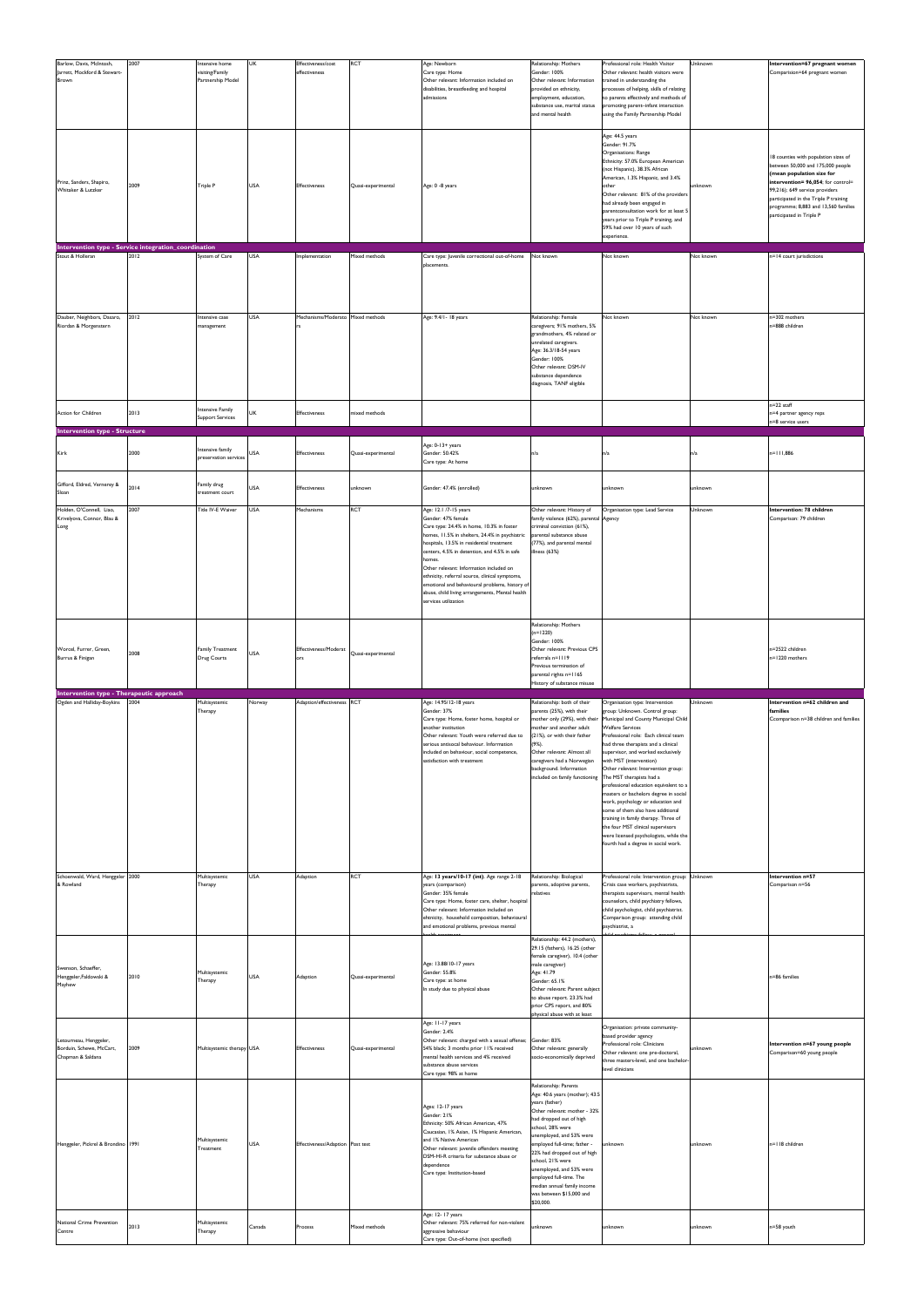| Liddle, Rowe, Gonzalez,<br>Henderson, Dakof &<br>Greenbaum                        | 2006 | Multidimensional<br><b>Family Therapy</b>                     | unknown               | Sustainability                      | Longitudinal/cohort     | Age: 15.25<br>Gender: 23%                                                                                                                                                                                                                         |                                                                                                                                                                                                                   | Gender: 80%<br>Organisation type: The Adolescent<br>Day Treatment Program<br>Professional role: Program staff<br>Other relevant: ethinic data provided,<br>as well as professional background<br>info | unknown                                                                                                                                                                                                                                                                                                                     | n=104 clients<br>n=10 program staff                                                                                                                                               |
|-----------------------------------------------------------------------------------|------|---------------------------------------------------------------|-----------------------|-------------------------------------|-------------------------|---------------------------------------------------------------------------------------------------------------------------------------------------------------------------------------------------------------------------------------------------|-------------------------------------------------------------------------------------------------------------------------------------------------------------------------------------------------------------------|-------------------------------------------------------------------------------------------------------------------------------------------------------------------------------------------------------|-----------------------------------------------------------------------------------------------------------------------------------------------------------------------------------------------------------------------------------------------------------------------------------------------------------------------------|-----------------------------------------------------------------------------------------------------------------------------------------------------------------------------------|
| Fonagy, Butler & Cottrell                                                         | 2018 | Multisystemic therapy England                                 |                       | Effectiveness/Cost<br>effectiveness | <b>RCT</b>              | Age: 13.7 (int) 13.9 (comparison)<br>Gender: 37% (int) 36% (comparison)<br>Other relevant: moderate to severe anti social<br>behaviour indicated<br>Care type: Out-of-home (not specified)                                                        |                                                                                                                                                                                                                   |                                                                                                                                                                                                       |                                                                                                                                                                                                                                                                                                                             | Intervention n=342<br>Comparison n=342                                                                                                                                            |
| Ogden & Hagen                                                                     | 2006 | Multisystemic therapy Norway                                  |                       | Effectiveness &<br>moderators       | Quasi-experimental      | Age: 15.07<br>Gender: 36%<br>Care type: Kinship, foster, institutional                                                                                                                                                                            | unknown                                                                                                                                                                                                           | unknown                                                                                                                                                                                               | unknown                                                                                                                                                                                                                                                                                                                     | n=75 children                                                                                                                                                                     |
| Stout & Holleran                                                                  | 2012 | Multisystemic therapy USA<br>and functional family<br>therapy |                       | <b>Effectiveness</b>                | Mixed methods           | Care type: out-of-home (not specified)                                                                                                                                                                                                            | Not known                                                                                                                                                                                                         | Not known                                                                                                                                                                                             | Not known                                                                                                                                                                                                                                                                                                                   | Not known                                                                                                                                                                         |
| Berry, Cash & Brook                                                               | 2000 | <b>Intensive Family</b><br><b>Preservation Services</b>       | <b>USA</b>            | Mechanisms                          | Pre-post test           | Care type: Home<br>Other relevant: Information inlcuded on childs<br>wellbeing, behaviour and quality of<br>relationships                                                                                                                         | Other relevant: Information<br>included on income, family<br>history of maltreatment, social<br>support. 23% of the sample<br>was headed by a single parent                                                       | Organisation type: Intensive Family<br>Preservation Unit within a Public child<br>welfare agency<br>Professional role: Family preservation<br>caseworkers<br>Other relevant: Majority had a           | Unknown                                                                                                                                                                                                                                                                                                                     | $n=53$                                                                                                                                                                            |
| Glisson &<br>Green                                                                | 2006 | Generic - Specialty<br>Mental Health Care                     | America.<br>Tennessee | Effectiveness                       | Longitudinal/cohort     | Age: 4 - 18<br>Gender: 35%<br>Other relevant: 60% referred to juvenile court<br>for delinquency, 30% unruly behavior, about<br>10% dependency and neglect.<br>Care type: Kinship                                                                  | Relationship: Parent<br>Other relevant: Approx 60%<br>families' incomes were below<br>the poverty line as defined by<br>the U.S. Department of<br>Health and Human Services                                       | masters degree in social work                                                                                                                                                                         | unknown                                                                                                                                                                                                                                                                                                                     | Intervention n=1241                                                                                                                                                               |
| Ogden, Hagen & Andersen                                                           | 2007 | Multisystemic<br>Treatment                                    | Norway                | Sustainability                      | Pre-Post test           | Age: 14.7/12-17 years<br>Gender: 35.2%<br>Other relevant: Adolescents referred by the<br>municipal child welfare services for serious<br>behaviour problems<br>Care type: 9% in foster care or youth group<br>homes, the remaining with parent(s) | Relationship: primary care<br>giver<br>Age: 41.7 years<br>Ethnicity: 100% Norwegian or<br>Scandinavian descent<br>Other relevant: 42% single<br>arent; lower to<br>ower-middle income                             | Other relevant: Each team consisted<br>of three therapists and a supervisor.                                                                                                                          | unknown                                                                                                                                                                                                                                                                                                                     | n= 105 families (30 families from<br>treatment group of previous RCT, 20<br>from control group of previous RCT and<br>55 treatment group of new adolscents<br>from current study) |
| Intervention type - Increase_Descrease in family financial resource<br>Fein & Lee | 2003 | A Better Chance<br>Welfare Reform<br>Program (ABC)            | <b>USA</b>            | Effectiveness                       | <b>RCT</b>              | Care type: Home                                                                                                                                                                                                                                   | Unknown                                                                                                                                                                                                           | Organisation type: Delawares<br>Division of Social Services (DSS)<br>Professional role: DSS staff                                                                                                     | Unknown                                                                                                                                                                                                                                                                                                                     | Intervention n=2,138 parents<br>Control n=1,821 parents                                                                                                                           |
| Intervention type - Multi component<br>Thelman & Dail                             | 1992 | Generic -Family<br><b>Preservation Services</b>               | <b>USA</b>            | Mediators                           | Pre-post test           | Other relevant: info on gender, mental health<br>history, age included in paper but difficult to<br>extract due to grouping.                                                                                                                      | Relationship: mother<br>Other relevant: info on<br>gender, mental health history,<br>age included in paper but<br>difficult to extract due to<br>grouping.                                                        |                                                                                                                                                                                                       |                                                                                                                                                                                                                                                                                                                             | n=995 total<br>Group I n=348<br>Group 2 n=460                                                                                                                                     |
| Ford & Okojie                                                                     | 1999 | Generic - family<br>preservation<br>programs                  | <b>USA</b>            | Effectiveness                       | Quasi-experimental      | Age: 0-69 year(whole sample)                                                                                                                                                                                                                      | Age: 0-69 years (whole<br>sample)<br>Other relevant: Information<br>included on ethnicity, marital<br>status, education, number of<br>children                                                                    | Organisation type: Family<br>preservation services                                                                                                                                                    | Description: Community based<br>partnerships with the Health<br>Department, Mental Health<br>Department, Department of<br>Human Services, Community<br>Action Agency, Educational<br>Programs, Employment Agencies<br>, Treatment Centers, Shelters,<br>Medical Resources, Housing,<br>Legal System, Community<br>Resources | n=237 (children and parents)                                                                                                                                                      |
| Sagatun-Edwards &<br>Saylor                                                       | 2000 | Generic - service<br>integration                              | <b>USA</b>            | Effectiveness                       |                         | Age: 0-3 years<br>Other relevant: Child of substance abusing                                                                                                                                                                                      | Relationship: Mother, father<br>Other relevant: substance                                                                                                                                                         |                                                                                                                                                                                                       |                                                                                                                                                                                                                                                                                                                             |                                                                                                                                                                                   |
|                                                                                   |      |                                                               |                       |                                     | Quasi-experimental      | parent referred to dependency division of the<br>juvenile court.                                                                                                                                                                                  | abuse and referred to<br>dependency division of<br>juvenile court                                                                                                                                                 |                                                                                                                                                                                                       | Unknown                                                                                                                                                                                                                                                                                                                     | Intervention n=48<br>Comparison n=41                                                                                                                                              |
| Rowland, Halliday-Boykins,<br>Hengeller, Cunningham, Lee,<br>Krusesi & Shapiro    | 2005 | Multisystemic therapy USA                                     |                       | Effectiveness                       | <b>RCT</b>              | Age: 14.5/9-17 years<br>Gender: 42%<br>Care type: Out-of-home (not specified)                                                                                                                                                                     | unknown                                                                                                                                                                                                           | Professional role: research assistants<br>Other relevant: graduate students or<br>personnel with advanced degrees<br>employed by the State of Hawaii                                                  | unknown                                                                                                                                                                                                                                                                                                                     | n=55 families                                                                                                                                                                     |
| Walker                                                                            | 2008 | <b>Family Wellbeing</b><br>Program                            | Canada                | Effectiveness                       | Quasi-experimental      | unknown                                                                                                                                                                                                                                           | Relationship: primary care<br>giver<br>Age: 18-61 years<br>Gender: 94.2%<br>Other relevant: 24% single                                                                                                            | Professional role: child and youth<br>workers; social workers<br>Other relevant: 28.6% very little<br>training in FPS, 50% moderate and<br>21.4% a lot                                                | unknown                                                                                                                                                                                                                                                                                                                     | Intervention n=171 families<br>Comparison n=342 families                                                                                                                          |
| Smith, Fluke, Fallon, Mishna,<br>Decker & Pierce.                                 | 2018 | Generic - service<br>ntegration                               | Canada                | Moderators                          | Secondary data analysis | Other relevant: 23.3% cases due to neglect<br>Care type: Out-of-home (not specified)                                                                                                                                                              | Other relevant: 35.7% single<br>caregiver; 16% at risk of drug<br>or alcohol abuse                                                                                                                                | Organisation: Child welfare<br>organisations<br>Professional role: child protection<br>staff                                                                                                          | unknown                                                                                                                                                                                                                                                                                                                     | n=5265 children                                                                                                                                                                   |
| Littell                                                                           | 1997 | <b>Family Preservation</b><br>Services                        | <b>USA</b>            | Mediators                           | Post test               | unknown                                                                                                                                                                                                                                           | unknown                                                                                                                                                                                                           | Professional role: case workers and<br>parent aides                                                                                                                                                   | unknown                                                                                                                                                                                                                                                                                                                     | n=1911 families                                                                                                                                                                   |
| Potocky & McDonald                                                                | 1996 | <b>Family Preservation</b><br>Services                        | <b>USA</b>            | Pilot                               | Post test               | Other relevant: Pre-natal drug exposure<br>Care type: Foster care and at home                                                                                                                                                                     | Relationship: Mother<br>Age: 26.8 years/22-36<br>Gender: 100%<br>Ethnicity: 75% ethnic minority<br>Other relevant: 70% single<br>mothers; 100% unemployed<br>and receiving state benefits                         |                                                                                                                                                                                                       | unknown                                                                                                                                                                                                                                                                                                                     | n=27 families                                                                                                                                                                     |
| Barton                                                                            | 1994 | Generic - in-home<br>treatment                                | <b>USA</b>            | Acceptability                       | Post test               | Other relevant: referred to Child Protective<br>Services for abuse or neglect                                                                                                                                                                     |                                                                                                                                                                                                                   | Professional role: Therapist<br>Other relevant: trained by Families<br>First in family systems therapy                                                                                                | unknown                                                                                                                                                                                                                                                                                                                     | n=150 families (half control group)                                                                                                                                               |
| Cameron                                                                           | 2002 | Parent Mutual Aid<br>Organisations                            | Canada                | Effectiveness                       | Quasi-experimental      | Other relevant: 57% behaviour hard to<br>manage, open child protection cases<br>Care type: at home                                                                                                                                                | Relationship: Primary care<br>giver<br>Age: 14% mother younger<br>than age 20, 40% mother<br>younger than age 25<br>Gender: 100%<br>Other relevant: 60% single<br>parent; 75% unemployed<br>Relationship: Parents |                                                                                                                                                                                                       | unknown                                                                                                                                                                                                                                                                                                                     | Intervention n=97 primary care<br>givers<br>Comparison n=58 primary care givers<br>(different phases to study with different<br>samples)                                          |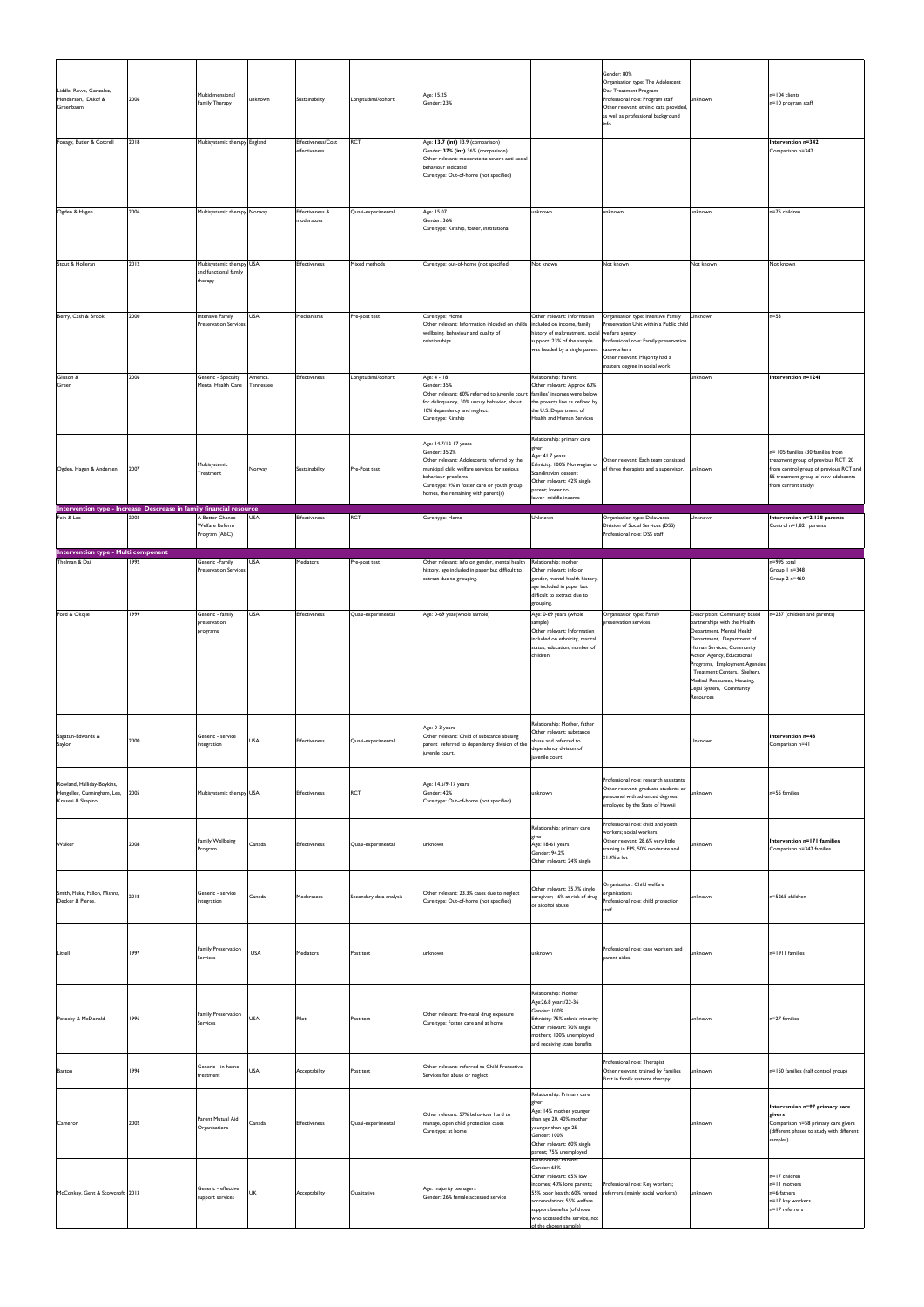| Vidal, Steeger, Caron Lasher<br>and Connell<br>Marybeth Shinn, Scott R.<br>Brown, and Daniel Gubits | 2017<br>2016 | Multisystemic<br>Therapy<br>Generic - housing                                   | <b>USA</b><br><b>USA</b> | Effectiveness<br><b>Effectiveness</b> and<br>mediators | Quasi-experimental<br>Quasi-experimental | Age: 14.9 years<br>Gender: 43%<br>Ethnicity: 14% Black; 29% Hispanic; 49% White<br>Other relevant: 36% history of maltreatment;<br>57% history of out-of-home placement; 26%<br>previously been adjudicated; 27% had been<br>placed in a juvenile<br>training school<br>unknown | ınknown<br>Relationship: Parent<br>Age: 29<br>Gender: 92%<br>Other relevant: info included<br>on ethnicity, household                                                                                                                                                                                                                                                                                                 | unknown<br>unknown                                                                                                                                                                                                                                                                                                                                                                     | unknown<br>unknown     | Intervention n=577<br>Comparison n=163<br>n=2282 families<br>$n = 12$ sites                                                                                                                       |
|-----------------------------------------------------------------------------------------------------|--------------|---------------------------------------------------------------------------------|--------------------------|--------------------------------------------------------|------------------------------------------|---------------------------------------------------------------------------------------------------------------------------------------------------------------------------------------------------------------------------------------------------------------------------------|-----------------------------------------------------------------------------------------------------------------------------------------------------------------------------------------------------------------------------------------------------------------------------------------------------------------------------------------------------------------------------------------------------------------------|----------------------------------------------------------------------------------------------------------------------------------------------------------------------------------------------------------------------------------------------------------------------------------------------------------------------------------------------------------------------------------------|------------------------|---------------------------------------------------------------------------------------------------------------------------------------------------------------------------------------------------|
|                                                                                                     |              |                                                                                 |                          |                                                        |                                          |                                                                                                                                                                                                                                                                                 | income, number of children<br>with them in shelter, history                                                                                                                                                                                                                                                                                                                                                           |                                                                                                                                                                                                                                                                                                                                                                                        |                        |                                                                                                                                                                                                   |
| Walton                                                                                              | 1997         | Intensive Family<br><b>Preservation Services</b>                                | <b>USA</b>               | Effectiveness                                          | Post test                                | Age: 0-17/6.5 years (at time of referral)<br>Gender: 50.7%<br>Ethnicity: Caucasian (56%).<br>Other relevant: reason for referral: neglect<br>49% For those old enough to attend school,<br>46% always attended.<br>Care type: At home                                           | Relationship: Caregiver<br>(n=134), mothers 93.3%<br>Age: 31/19-58 years<br>Gender: 89.2%<br>Ethnicity: Caucasian (64.2%)<br>Other relevant: Married<br>(45.5%), high school graduates Supervisors<br>(52.67)                                                                                                                                                                                                         | Age: IFPS 35.1; Investigative workers<br>29.1<br>Gender: IFPS 42.9<br>Investigative workers 76.9<br>Organisation type: Lucas County<br>Children's Services<br>Professional role: IFPS caseworker<br>$(n=7)$<br>Investigative workers (n=26)<br>Other relevant: IFPS experience in<br>child welfare $= 8.9$ years<br>Investigative workers experience in<br>child welfare $= 3.7$ years |                        | n=304 children<br>Intervention n=69 families<br>Comparison n=65 families                                                                                                                          |
| Department for Health and<br>Human Services                                                         | 2002         | Family preservation<br>and reunification<br>programs                            | <b>USA</b>               | <b>Effectiveness</b>                                   | Quasi-experimental                       | n/a                                                                                                                                                                                                                                                                             | Relationship: Parent,<br>Grandmother, Other relative<br>Age (mean): Kentucky 32<br>New Jersey 39<br>Tennessee 33<br>Philadelphia 33                                                                                                                                                                                                                                                                                   | Professional role: Caseworkers<br>Investigating worker                                                                                                                                                                                                                                                                                                                                 | n/a                    | $n = 311$                                                                                                                                                                                         |
| Cameron & Birnie-Lefcovitch                                                                         | 2000         | Parent Mutual Aid<br>Organisations                                              | Canada                   | <b>Effectiveness</b>                                   | Mixed methods                            | unknown                                                                                                                                                                                                                                                                         | unknown                                                                                                                                                                                                                                                                                                                                                                                                               | unknown                                                                                                                                                                                                                                                                                                                                                                                | unknown                | n=53 at time I<br>n=81 at time 2<br>n=97 at time 3                                                                                                                                                |
| Cohen, Remez, Edelman,<br>Golub, Pacifici, Santillan &<br>Wolfe                                     | 2016         | <b>Building Blocks</b><br>Reflective Supervision<br>and Parenting<br>program    | <b>USA</b>               | Implementation                                         | Qualitative                              | unknown                                                                                                                                                                                                                                                                         |                                                                                                                                                                                                                                                                                                                                                                                                                       | Professional role: Therapist                                                                                                                                                                                                                                                                                                                                                           | n/a                    | n=5 case studies                                                                                                                                                                                  |
| Turner, Robbins, Rowlands & 2017<br>Weaver                                                          |              | FFT-CW                                                                          | <b>USA</b>               | Effectiveness                                          | Quasi-experimental                       | Age: 9.22 years (int) 8.75 years (comparison) Relationship: mostly biological<br>Gender: 48% (int) 49% (comparison)                                                                                                                                                             | parents<br>Age: 37.63 years (int) 36.75<br>years (comparison)                                                                                                                                                                                                                                                                                                                                                         |                                                                                                                                                                                                                                                                                                                                                                                        | FFT-CW therapists n=62 | Intervention n=1625<br>Comparison n=2250                                                                                                                                                          |
| Berry                                                                                               | 1996         | Generic - substance<br>misuse services                                          | <b>USA</b>               | Effectiveness                                          | Pre-post test                            |                                                                                                                                                                                                                                                                                 | Relationship: Primary<br>caregiver<br>Age: 29 years                                                                                                                                                                                                                                                                                                                                                                   |                                                                                                                                                                                                                                                                                                                                                                                        |                        | n=119                                                                                                                                                                                             |
| Green, Furrer, Worcel,<br>Burrus & Finigan                                                          | 2007         | <b>Family Drug</b><br><b>Treatment Courts</b>                                   | US                       | Effectiveness                                          | Quasi-experimental                       | Other relevant: Across the four sites 68%-<br>100% of children were in an out-of-home<br>placement at some point during the case.                                                                                                                                               | Gender: 90%<br>Relationship: Parent<br>Age: 30/18-51 years (int)<br>30/15-51 (comparison)<br>Gender: 89% (int) 88%<br>(comparison)<br>Other relevant: allegations of<br>parental substance abuse that<br>met the drug court eligibility<br>criteria                                                                                                                                                                   | Not known                                                                                                                                                                                                                                                                                                                                                                              | Not known              | Intervention n=250 families<br>Comparison n=250 families                                                                                                                                          |
| Busschers, van Vygt & Stams                                                                         | 2016         | Delta Method Case<br>management                                                 | The Netherlands          | Mechanisms/Moderato Mixed methods                      |                                          | Age: 10.9 years<br>Gender: 49%<br>Other relevant: Supervision of the Child Youth<br><b>Protection Service</b>                                                                                                                                                                   | Not known                                                                                                                                                                                                                                                                                                                                                                                                             | Organisation type: Child Youth<br><b>Protection Service</b><br>Professional role: Team managers and<br>case managers<br>Age:47.5 years (team managers); 39.6<br>years case managers<br>Gender: Team managers 51.9%; case<br>managers 70.2%                                                                                                                                             | Not known              | n=224 cases<br>n=58 case managers<br>n=30 team managers<br>n=15 sites                                                                                                                             |
| Westat, Chapin Hall Center<br>for Children University of<br>Chicago, James Bell Associates          | 2002         | Generic - family<br>preservation and<br>reunification<br>programs               | <b>USA</b>               | Effectiveness                                          | <b>RCT</b>                               | Age: Kentucky: 5-10 years, New Jersey: 7-13<br>years, Tennessee: 4-11 years, Philadelphia: 4-11<br>years<br>Care type: Home<br>Other relevant: Information included on child<br>problem areas                                                                                   | Relationship: Birth mother,<br>biological father, grandmother<br>other relative<br>Age: Kentucky: 32 years, New<br>Jersey: 39 years, Tennessee:<br>33 years, Philadelphia: 33<br>years<br>Gender: Kentucky: 93%, New<br>Jersey: 88%, Tennessee: 93%,<br>Philadelphia: 95%<br>Other relevant: Information<br>included on ethnicity,<br>education, relationship status,<br>household composition for all<br>four states | Organisation type: Family<br>preservation services provider<br>Professional role: Case worker and<br>investigating worker                                                                                                                                                                                                                                                              | Unknown                | Intervention n=174 (Kentucky),<br>n=275 (New Jersey), n=98<br>(Tennessee), n=209 (Philadelphia)<br>Comparison: n=175 (Kentucky), n=167<br>(New Jersey), n=49 (Tennessee), n=144<br>(Philadelphia) |
| Huebner, Robertson,<br>Roberts, Brock & Geremia                                                     | 2012         | Family Preservation<br>Services                                                 | <b>USA</b>               | Effectiveness/moderat Quasi-experimental<br>ors        |                                          | Age: 7.2 years (int group 1), 8.1 years<br>(comparison). Unknown for group 2, 3 and 4<br>Care type: Family home<br>Other relevant: 32.1% were identified as having<br>an out of home care placement- some more<br>figures were included re OOHC                                 | Unknown                                                                                                                                                                                                                                                                                                                                                                                                               | Organisation type: Family<br>Preservation Program provider<br>agencies                                                                                                                                                                                                                                                                                                                 | Unknown                | n=1,510 families n=3,229 children<br>(sample sized varied for each research<br>question based on the match or<br>completeness of the data)                                                        |
| Daleiden, Pang, Roberts,<br>Slavin & Pestle                                                         | 2010         | Intensive Home<br><b>Based Services</b>                                         | <b>USA</b>               | Implementation/moder Unknown<br>ators                  |                                          | Age: 11.1 years<br>Gender: 45% female<br>Care type: Home and in care with imminent<br>reunification<br>Other relevant: Information included on<br>ethnicity, mental health disorders                                                                                            | Unknown                                                                                                                                                                                                                                                                                                                                                                                                               | Organisation type: Child and<br>Adolescent Mental Health Division<br>(CAMHD)<br>Professional role: Mental health<br>coordinator, treating therapist                                                                                                                                                                                                                                    | Unknown                | $n = 163$                                                                                                                                                                                         |
| Mason, Ferguson, Morris,<br>Munton & Sen                                                            | 2017         | <b>Family Valued</b>                                                            | <b>UK</b>                | Implementation                                         | Mixed methods                            | Care type: Home                                                                                                                                                                                                                                                                 | Relationship: Parent and<br>carers                                                                                                                                                                                                                                                                                                                                                                                    | Organisation type: Leeds City Council Unknown<br>Professional role: Social Workers                                                                                                                                                                                                                                                                                                     |                        | Multiple interventions (unknown sample<br>size)<br>n=1 organisation                                                                                                                               |
| Ryan & Schuerman                                                                                    | 2004         | Family Preservation<br>Services<br>(Homebuilders)                               | <b>USA</b>               | Mechanisms/Moderato Quasi-experimental                 |                                          | Age: 8.67 years<br>Gender: 47%<br>Care type: Home<br>Other relevant: Information included on<br>history of maltreatment and abuse and out of<br>home care                                                                                                                       | Age: Average age was 36<br>years<br>Gender: 89%<br>Other relevant: Information<br>included on ethnicity,<br>employment status, education,<br>income                                                                                                                                                                                                                                                                   | Professional role: Family preservation Unknown<br>caseworkers                                                                                                                                                                                                                                                                                                                          |                        | n=292 families n=886 children                                                                                                                                                                     |
| Community Care                                                                                      | 2008         | Generic - A short<br>and intensive<br>therapeutic and<br>practical intervention | <b>UK</b>                | Effectiveness                                          | Unknown                                  | Other relevant: Home and in care                                                                                                                                                                                                                                                | Unknown                                                                                                                                                                                                                                                                                                                                                                                                               | Professional role: Social Workers,<br>Therapists, Service Manager<br>Other relevant: Therapists are<br>experienced, well qualified and<br>receive strong training and<br>supervision. The service manager is<br>"experienced, qualified and dedicated<br>in the provision of an excellent<br>service".                                                                                 | Unknown                | Intervention n=278<br>Comparison n=89                                                                                                                                                             |